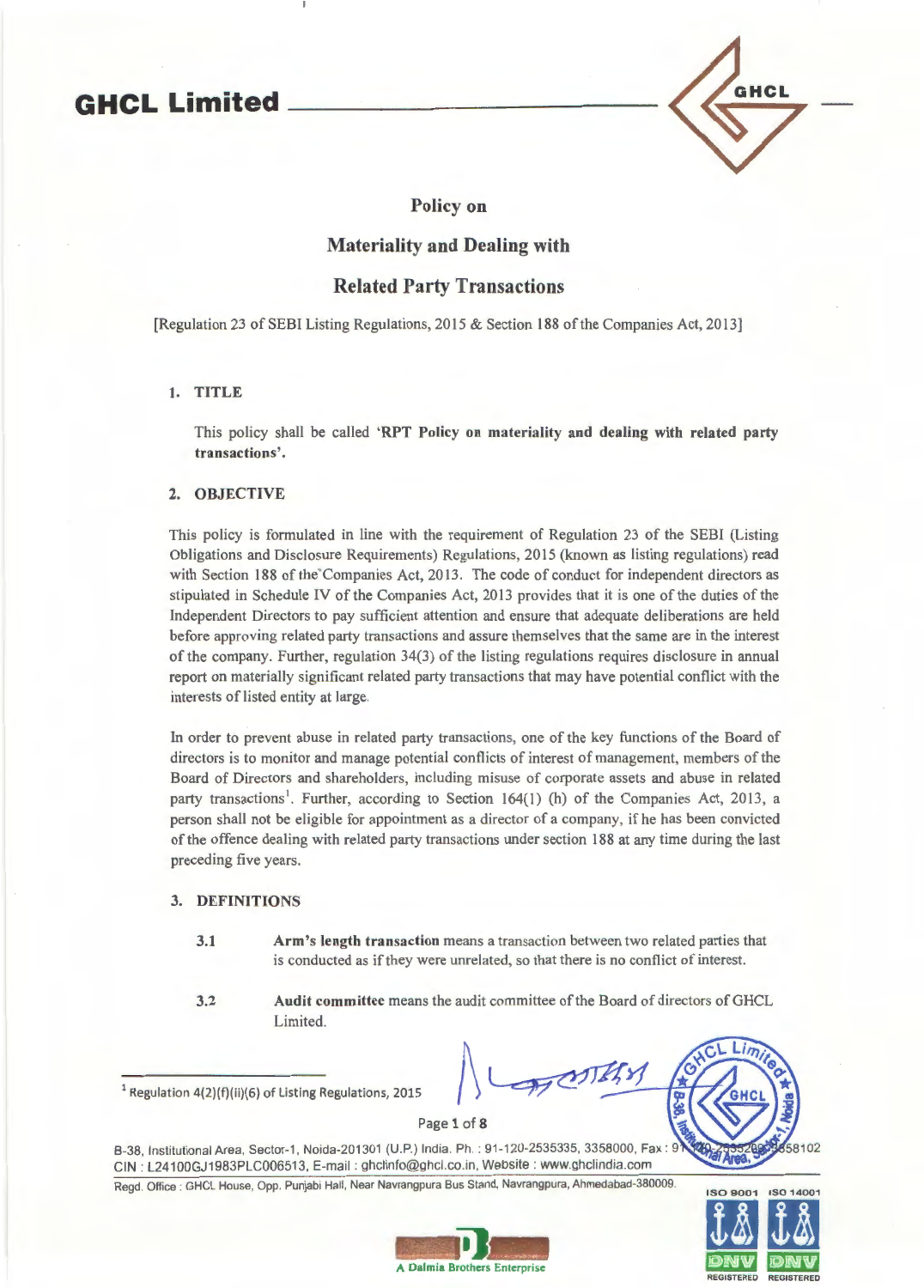#### 3.3 Board means the Board of directors of GHCL Limited

- 3.4 Company means GHCL Limited
- 3.5 Material related party transaction: The expression "material related party transaction" in relation to the company means a transaction with a related party shall be considered material if the transaction(s) to be entered into individually or taken together with previous transactions during a financial year, *exceeds ten percent (10%) of the annual consolidated turnover of the listed entity as per the last audited financial statements of the company or any other limit as may be prescribed from time to time by amending listing regulations and Section 188 of Companies Act, 2013 and related rules thereon.*
- 3.6 Policy means this policy, as amended from time-to-time.
- 3.7 Related Party in relation to the Company means a party related with the Company in any of the ways as are laid down in section 2(76) of the Companies Act, 2013<sup>2</sup> and Regulation 2(1)(zb) of Listing Regulations<sup>3</sup>.
- 3.8 Related party transaction in relation to the Company means a transaction which IS:
	- a) a transfer of resources, services or obligations between the Company and a related party regardless of whether a price is charged and a ''transaction" with a related party shall be
- <sup>2</sup> "related party", with reference to a company, means-

- (ii) a key managerial personnel or his relative;
- (iii) a firm, in which a director, manager or his relative is a partner;
- *(iv)* a private company in which a director or manager or his relative is a member or director;
- (v) a public company in which a director or manager is a director and holds along with his relatives, more than two per cent of its paid-up share capital;
- (vi) any body corporate whose Board of Directors, managing director or manager is accustomed to act in accordance with the advice, directions or instructions of a director or manager;
- (vii) any person on whose advice, directions or instructions a director or manager is accustomed to act: Provided that nothing in sub-clauses *(vi)* and (vii) shall apply to the advice, directions or instructions given in a professional capacity;
- (viii) any company which is-
	- (A) a holding, subsidiary or an associate company of such company; or
	- (B) a subsidiary of a holding company to which it is also a subsidiary;
- $(ix)$  such other person as may be prescribed. In terms of Rule 3 of the Companies (Specification of Definitions Details) Rules, 2014, for the purposes of sub-clause (ix) of clause (76) of section 2 of the Act, a director other than independent director or key managerial personnel of the holding company or his relative with reference to a company, shall be deemed to be a related party.

Regulation 2(l)(zb) of Listing Regulations, 2015: Related party means a related party as defined

(i) under Section 2(76) of the Companies Act, 2013, or

BOOK

(ii) under the applicable accounting standards.

However, this definition shall not be applicable for the units issued by mutual funds which are listed on a recognised stock exchange.

Page 2 of 8



A Dalmia Brothers Enterprise

<sup>(</sup>i) a director or his relative;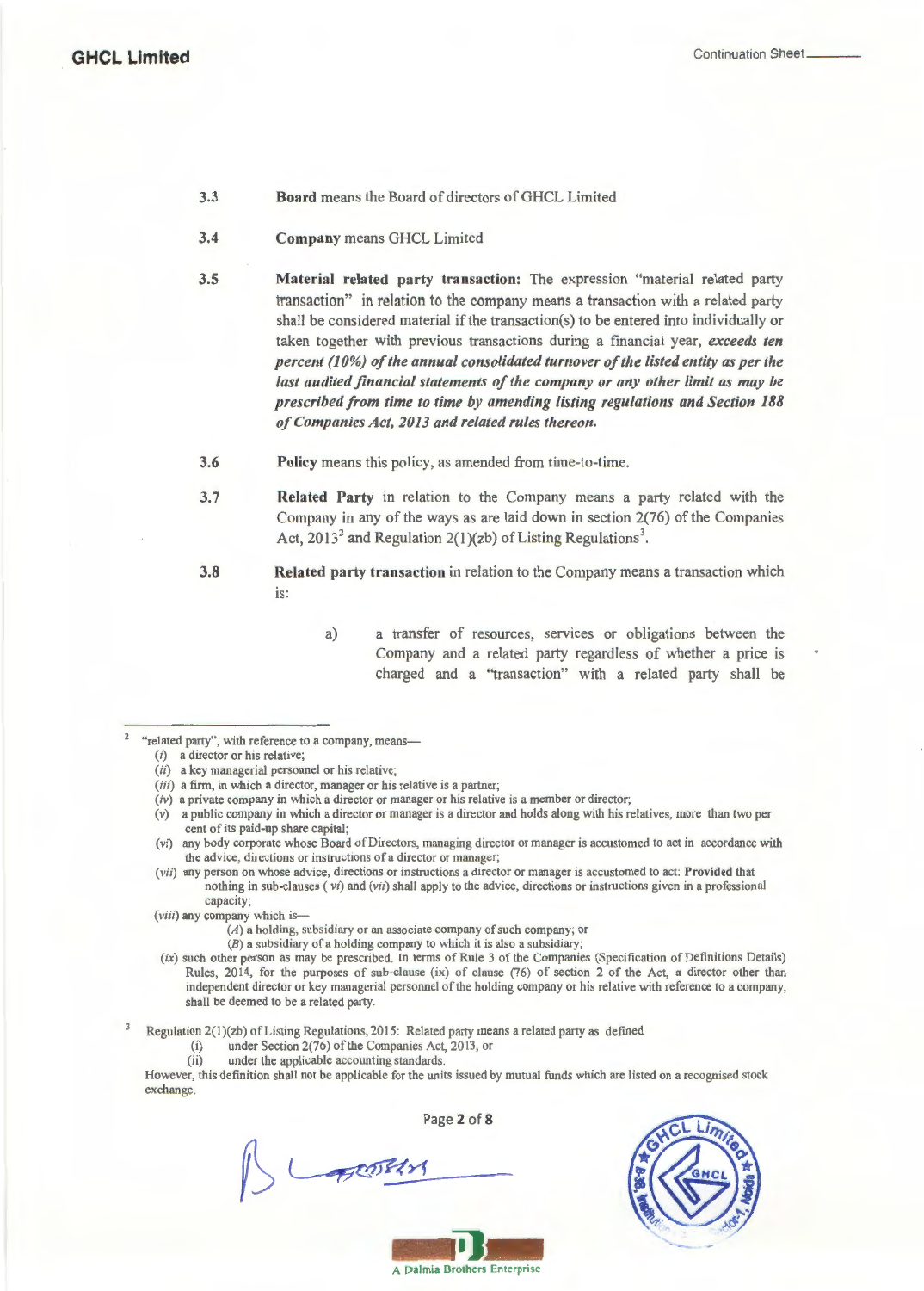construed to include a single transaction or a group of transactions in a contract<sup>4</sup>;

- b)  $[$ a contract or arrangement with a related party with respect to  $-$ 
	- (i) sale, purchase or supply of any goods or materials ;
	- (ii) selling or otherwise disposing of, or buying, property of any kind ;
	- (iii) leasing of property of any kind;
	- (iv) availing or rendering of any services ;
	- (v) appointment of any agent for purchase or sale of goods, materials, services or property ;
	- (vi) such related party's appointment to any office or place of profit in the Company , its subsidiary company or associate company ; and
	- (vii) underwriting the subscription of any securities or derivatives thereof, of the Company] $5$ ;
- c) defined as a "related party transaction" under the relevant provisions of the Companies Act, 2013 or the Listing Regulations or any other related law, regulation, standard etc.

### **4. APPLICABILITY**

This policy shall be applicable to all the related party transactions entered in to by the Company with the related party as defined in the policy.

### **5. APPROVAL OF RELATED PARTY TRANSACTIONS**

(a) **<sup>6</sup> Prior approval of audit committee is mandatory in all related party transactions irrespective of any quantum or time period:** All related party transactions shall require prior approval of the audit committee. The approval of the audit committee may be granted by way of circular resolution. However, the Audit Committee may grant omnibus approval

Page 3 of 8





 $\Delta$ Regulation 2(1) (zc) of Listing Regulations, 2015.

<sup>5</sup> Section 188(1) of the Companies Act, 2013.

<sup>6</sup> Regulation 23 of the Listing Regulations.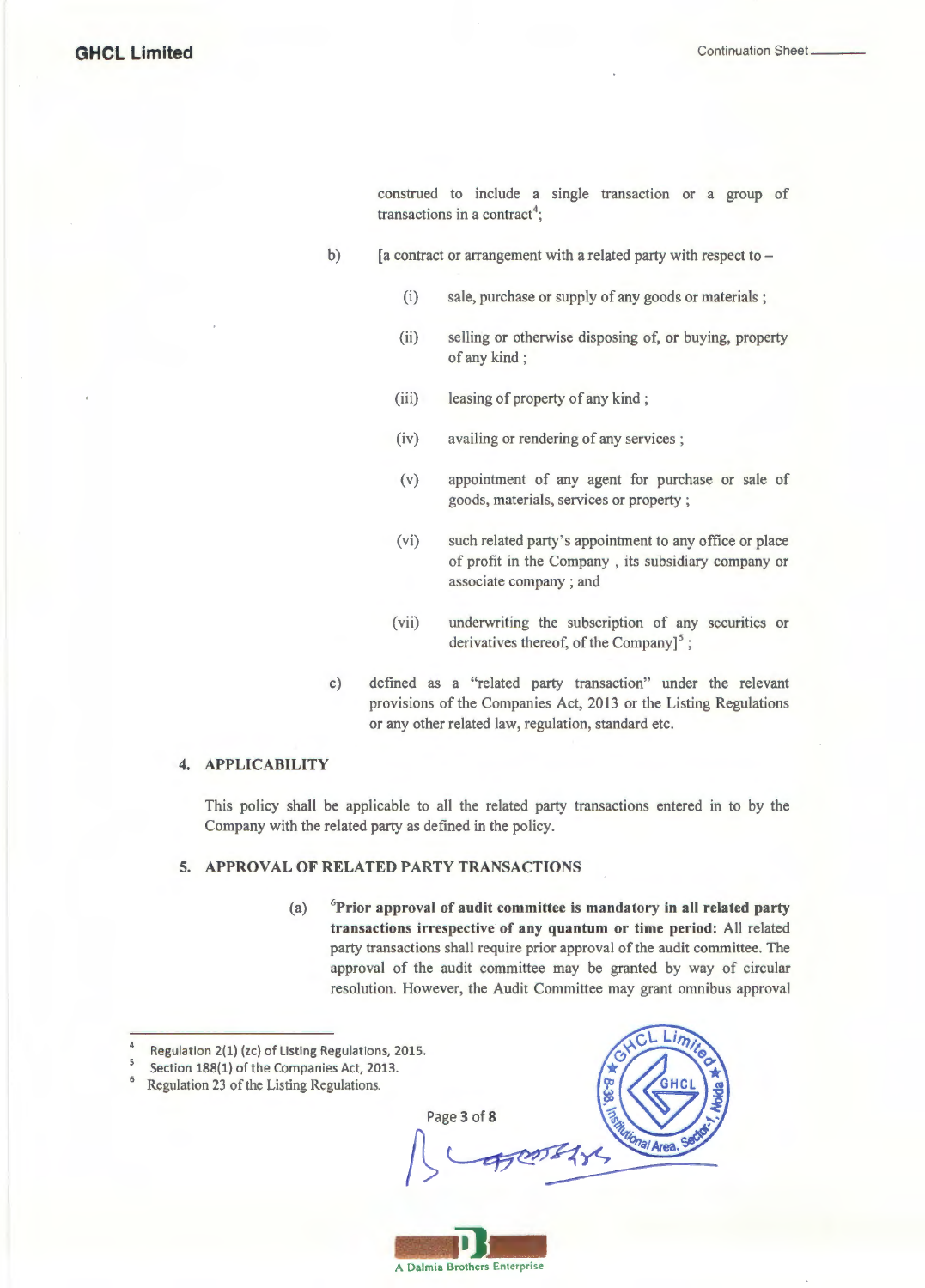for Related Party Transactions proposed to be entered into by the Company subject to the following conditions:

- (i) Repetitive nature of transactions: The audit committee shall lay down the criteria for granting the omnibus approval in line with the policy on Related Party Transactions of the Company and such approval shall be applicable in respect of transactions which are repetitive in nature.
- (ii) Need based and beneficial to the Company. The Audit Committee shall satisfy itself the need for such omnibus approval and that such approval is in the interest of the Company;
- (iii) Such omnibus approval shall specify
	- •:• the name/s of the related party, nature of transaction, period of transaction, maximum amount of transaction that can be entered into,
	- \* the indicative base price / current contracted price and the formula for variation in the price if any and
	- \* such other conditions as the Audit Committee may deem fit;

Provided that where the need for Related Party Transaction cannot be foreseen and aforesaid details are not available, Audit Committee may grant omnibus approval for such transactions subject to their value not exceeding Rs. 1 Crore per transaction.

- (iv) Quarterly review by the Audit Committee. Audit Committee shall review, at least on a quarterly basis, the details of RPTs entered into by the Company pursuant to each of the omnibus approval given.
- (v) Omnibus approval validity up to one year. Such omnibus approvals shall be valid for a period not exceeding one year and shall require fresh approvals after the expiry of one year"
- *(b)* Approval of Shareholders by passing Ordinary Resolution: All material related party transaction shall require approval of shareholders through Ordinary Resolution as per Companies Act, 2013 and the related parties shall abstain from voting on such resolutions whether the entity is related party to the particular transaction or not. However, *no approval of*



Page 4 of 8

 $\rightarrow$ **-** A Dalmia Brothers **11.-**Enterprise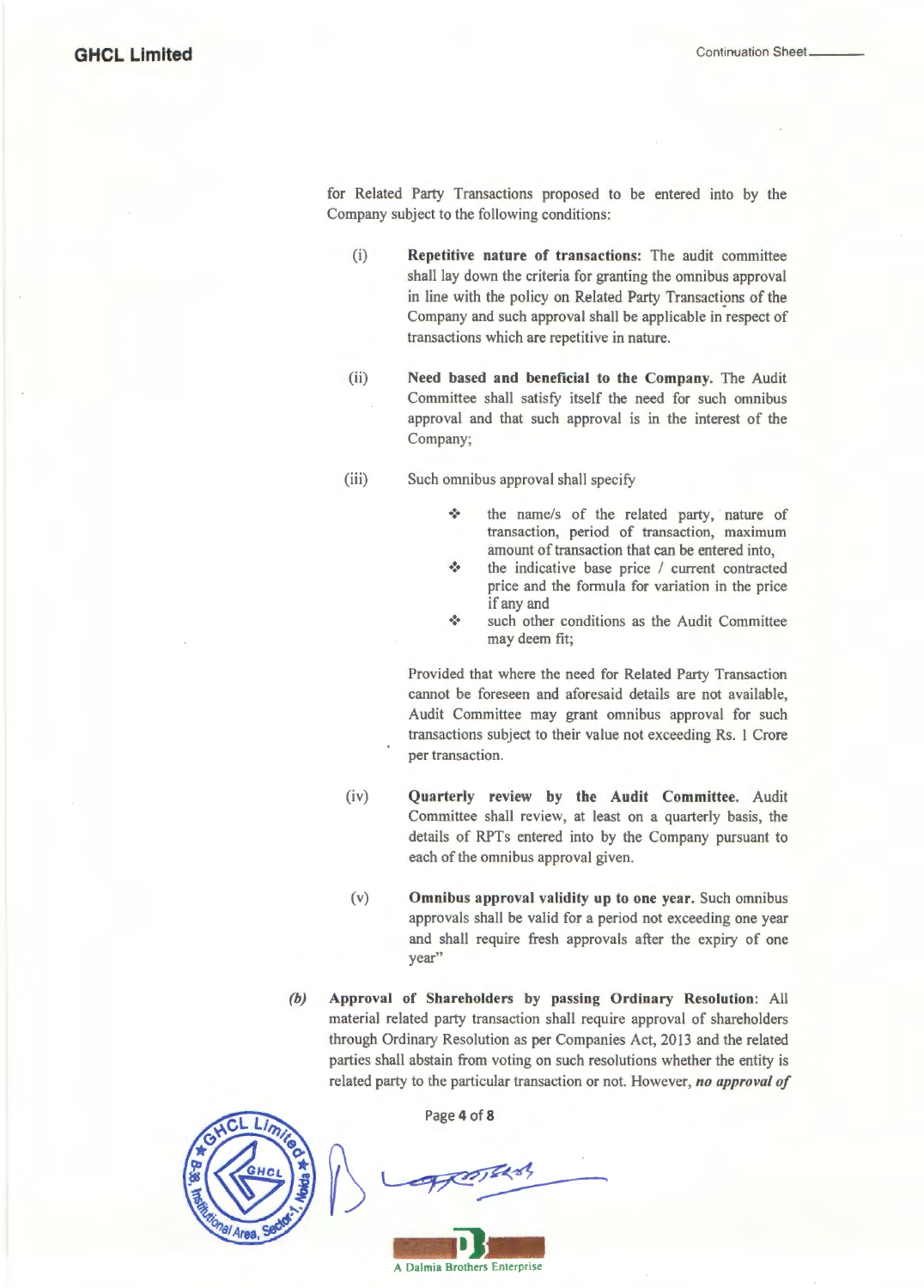*audit committee and shareholders would be required for the transactions entered into between a holding company and its wholly owned subsidiary whose accounts are consolidated with such holding Company and placed before the shareholders at general meeting for approval.* 

- (c) *Prior approval* of Audit Committee, Board and the shareholders by way of passing *Ordinary resolution* in their general meeting, would be required in following situations.
	- 1. ln case of *non-material related party transaction* which is not in ordinary course of business or
	- ii. ln case of *non-material related party transaction* which is in the ordinary course of business but is *not an arm's length transaction. (see illustration)*
- (d) *Prior approval* of Audit Committee, *prior approval* of Board and approval of shareholders *(may or may not be prior)* by way of passing *Ordinary resolution* in their general meeting, would be required in following situations.
	- 1. ln case of *material related party transaction* which is not in ordinary course of business or;
	- 11. In case of *material related party transaction* which is in the ordinary course of business but is *not an arm's length transaction. (see illustration)*
- (e) All related party transaction must be approved by audit committee: In accordance with the provisions of Regulation 23(2) of Listing Regulations read with third proviso to Section 188 of the Companies Act, 2013, prior approval of only audit committee would be required for all related party transactions which is not a material related party transaction and which is in ordinary course of the business and on an arm's length basis.
- (f) Interested director should not present in the meeting<sup>7</sup>: Where any director is interested in any contract or arrangement with related party, such director shall not be present in the meeting during discussions on the subject matter of the resolution relating to such contract or arrangement.

<sup>7</sup>*Rule 15(2) of Companies (Meeting of Board and its power) Rules, 2014* 

Page 5 of 8



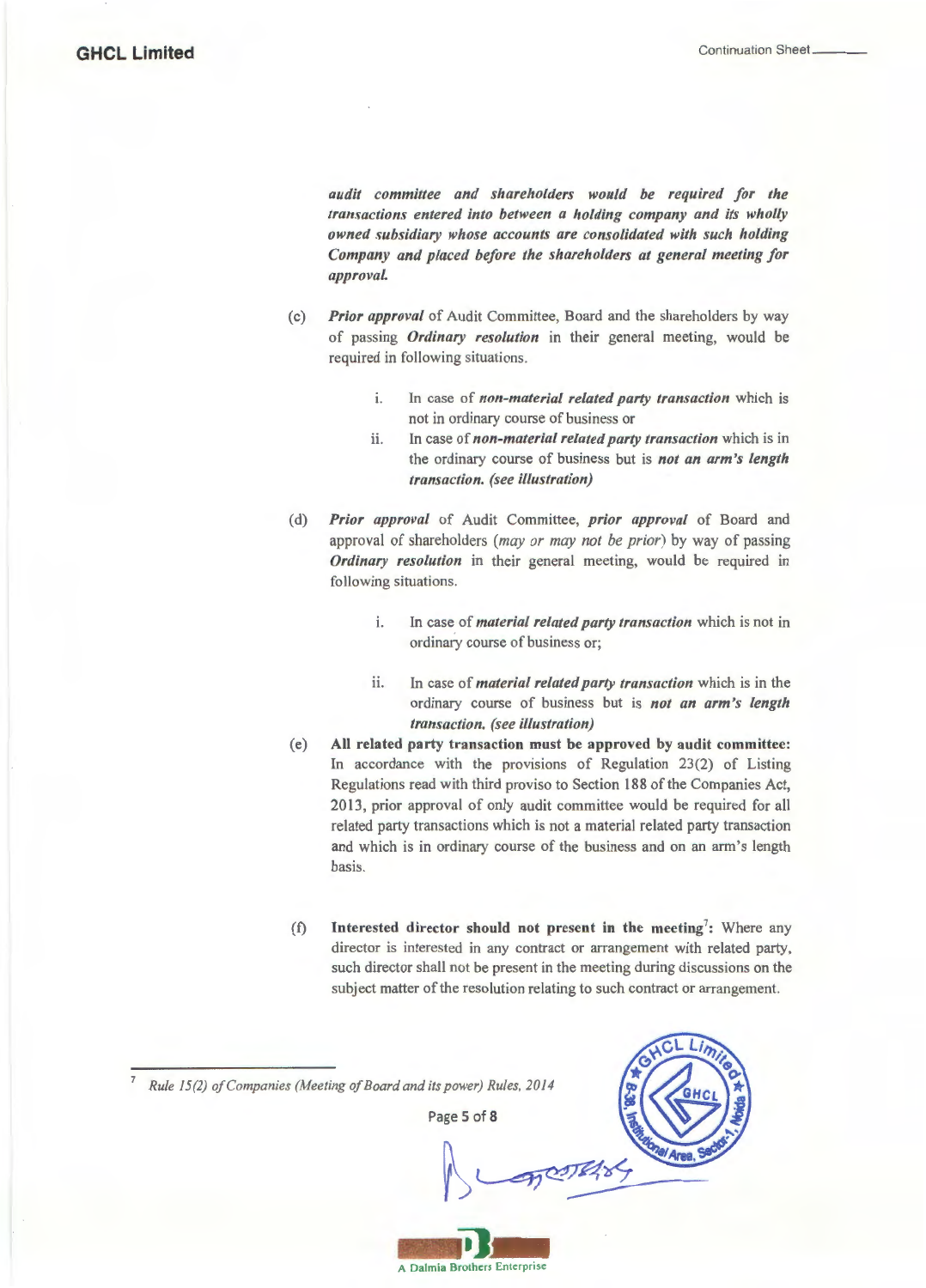As per Regulation 23(4) of Listing Regulations, 2015, the related parties shall abstain from voting as shareholders in case of related party transactions which require the approval of shareholders, whether the entity is a related party to the particular transaction or not.

### **6. PROCESS FOR DEALING WITH RELATED PARTY TRANSACTIONS**

- (a) A list of all the related parties in relation to the Company shall be provided by the secretarial department to all the concerned departments, and updated from time-to-time, in consultation with Chief Financial Officer/Managing Director of the Company.
- (b) Every department, prior to entering in to any contract or arrangement with a related party, shall submit the details of contract and arrangement to the secretarial department.
- (c) The secretarial department shall, within five working days of submission of details, convey to the concerned department the approvals required if any for the contract/arrangement and approximate time within which such approval can be obtained. If required, the secretarial department may ask for further information / clarification related to proposed related party transaction.
- (d) The contract/arrangement shall not be entered in to without the necessary approval from the audit committee/Board/shareholders, if such prior approvals are necessary under the policy.
- ( e) The secretarial department shall arrange for the approval of the audit committee/Board/shareholders, as may be necessary and upon receipt of necessary approval convey the same to the concerned department.

# **7. AMENDMENTS**

Any subsequent amendment  $/$  modification in the listing Regulations and  $/$  or other applicable laws in this regard shall automatically apply to this Policy.

# **8. INTERPRETATION**

(a) Any words used in this policy but not defined herein shall have the same meaning as prescribed to it in the Companies Act, 2013 or rules made thereunder, SEBI Act or rules and regulations made thereunder, listing regulations, Accounting Standards or any other relevant legislation/law applicable to the company.

Page **6 of 8** 



**-** A Dalmia Brothers **11--** Enterprise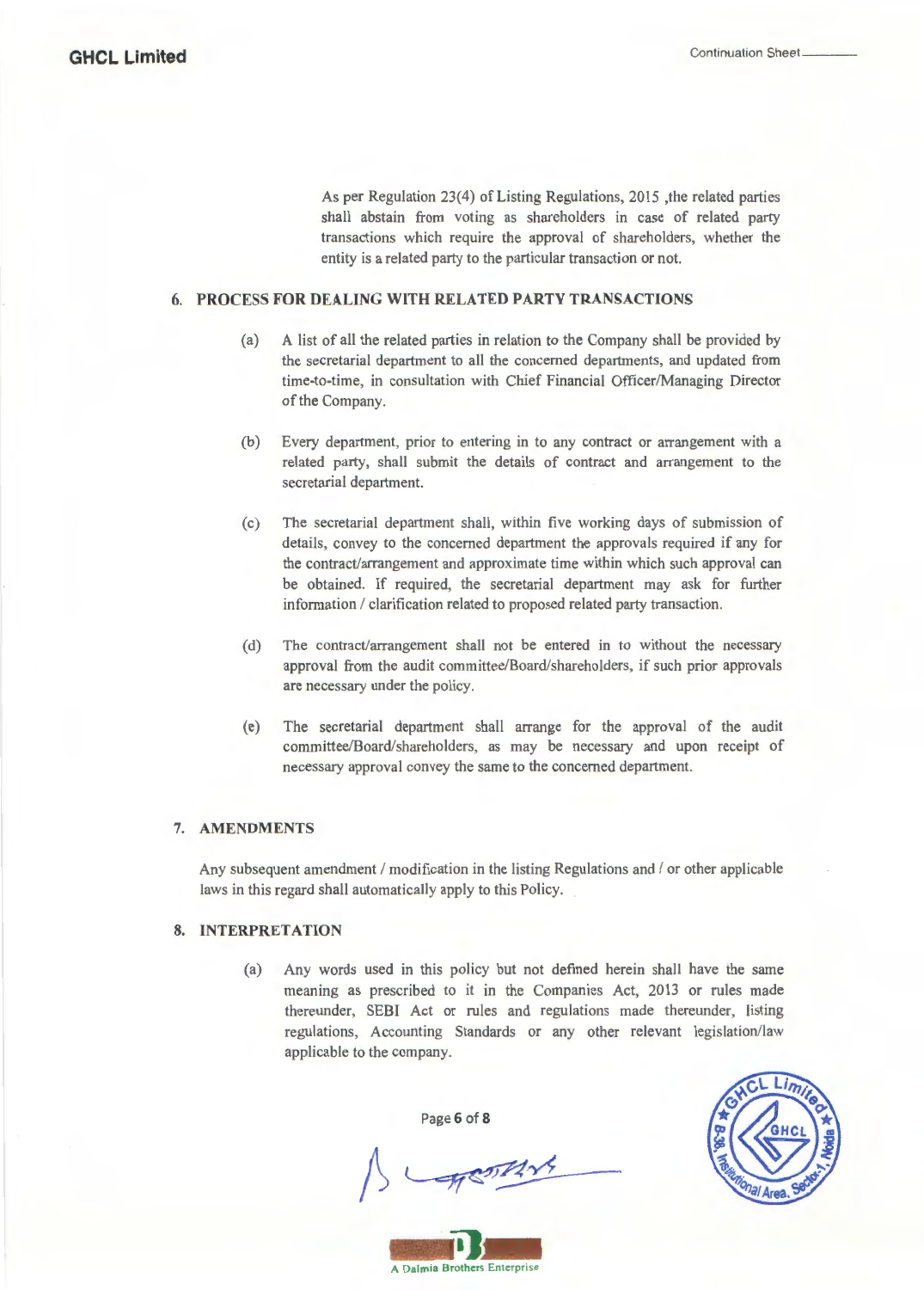(b) In case of any dispute or difference upon the meaning/interpretation of any word or provision in this policy, the same shall be referred to the audit committee and the decision of the audit committee in such case shall be final. In interpreting such term/provision, the audit committee may seek the help of the officers of the Company or an outside expert as it deems fit.

# 9. DISCLOSURE:

9.1. GHCL shall disclose details of all material transactions with related parties along with the quarterly compliance report on Corporate Governance in terms of Regulation 27 (2) of the Listing Regulations.

<sup>9.2.</sup> GHCL shall disclose this policy or any amendment thereof, on its website and also in the annual report.

| SI.<br>No.       | <b>Transactions</b>                                                                                                       | Prior<br>approval of<br><b>Audit</b><br>Committee | <b>Board</b>                                    | <b>Shareholders</b><br>by Ordinary<br><b>Resolution</b><br>(Prior<br>approval as<br>per Section<br>188) | <b>Shareholders</b><br>by Ordinary<br><b>Resolution</b><br>(need not be<br>prior approval<br>as per Listing<br>Regulations) |
|------------------|---------------------------------------------------------------------------------------------------------------------------|---------------------------------------------------|-------------------------------------------------|---------------------------------------------------------------------------------------------------------|-----------------------------------------------------------------------------------------------------------------------------|
| 1.               | Non Material Related<br>party<br>transaction in the<br>ordinary<br>course of business at arm's<br>length basis.           | Yes                                               | No.                                             | No.                                                                                                     | N <sub>o</sub>                                                                                                              |
| $\overline{2}$ . | Material<br>Related<br>party<br>in the<br>transaction<br>ordinary<br>course of business at arm's<br>length basis.         | Yes                                               | No (but<br>recommend<br>to the<br>shareholders) | N <sub>o</sub>                                                                                          | Yes                                                                                                                         |
| 3.               | Non Material<br>Related<br>party<br>transaction in the ordinary<br>course of business but not at<br>arm's length basis.   | Yes.                                              | Yes                                             | Yes                                                                                                     | <b>NA</b>                                                                                                                   |
| 4.               | Material<br>Related<br>party<br>in the<br>transaction<br>ordinary<br>course of business but not at<br>arm's length basis. | Yes.                                              | Yes                                             | <b>NA</b>                                                                                               | Yes                                                                                                                         |
| 5.               | Non-material<br>Related<br>party<br>transaction not in<br>ordinary<br>course of business, at arm's<br>length basis.       | Yes                                               | Yes                                             | Yes                                                                                                     | <b>NA</b>                                                                                                                   |

Page 7 of 8

~ 00000000 \$ **-**<br> **A Dalmia Brothers Enterprise** 



Enterprise